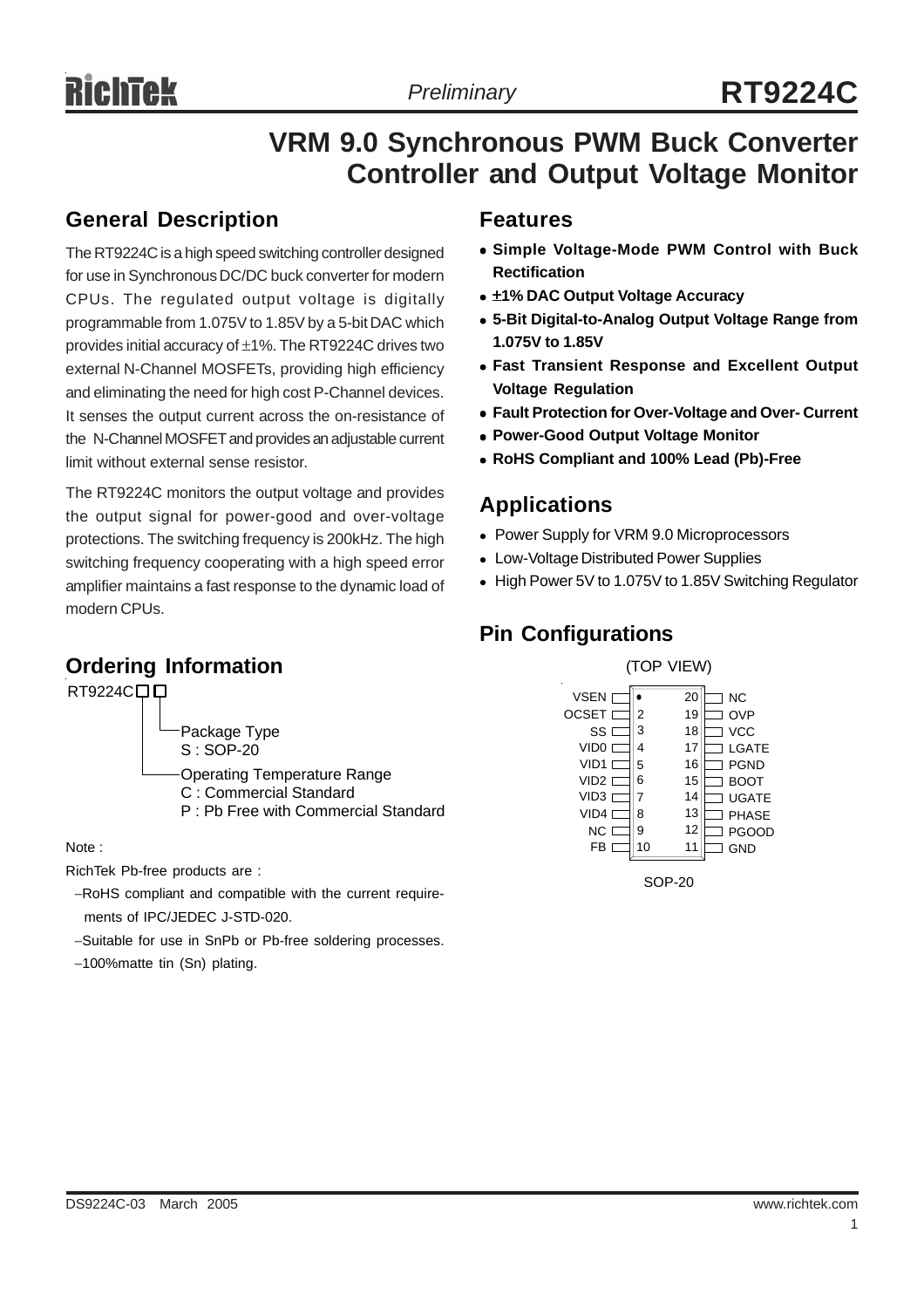# **Typical Application Circuit**



Component Selection Notes:

COUT, CIN − Each 1000µF 6.3WV DC, Sanyo MV-GX or Equivalent.

L2 − Core: Micrometals T50-52B; Winding: 10 Turns of 16AWG.

- L1 Core: Micrometals T50-52; Winding: 5 Turns of 18AWG.
- D2 − 3A, 40V Schottky, Motorola MBR340 or Equivalent.
- Q1, Q2 PHB83N03LT; PHB95N03LT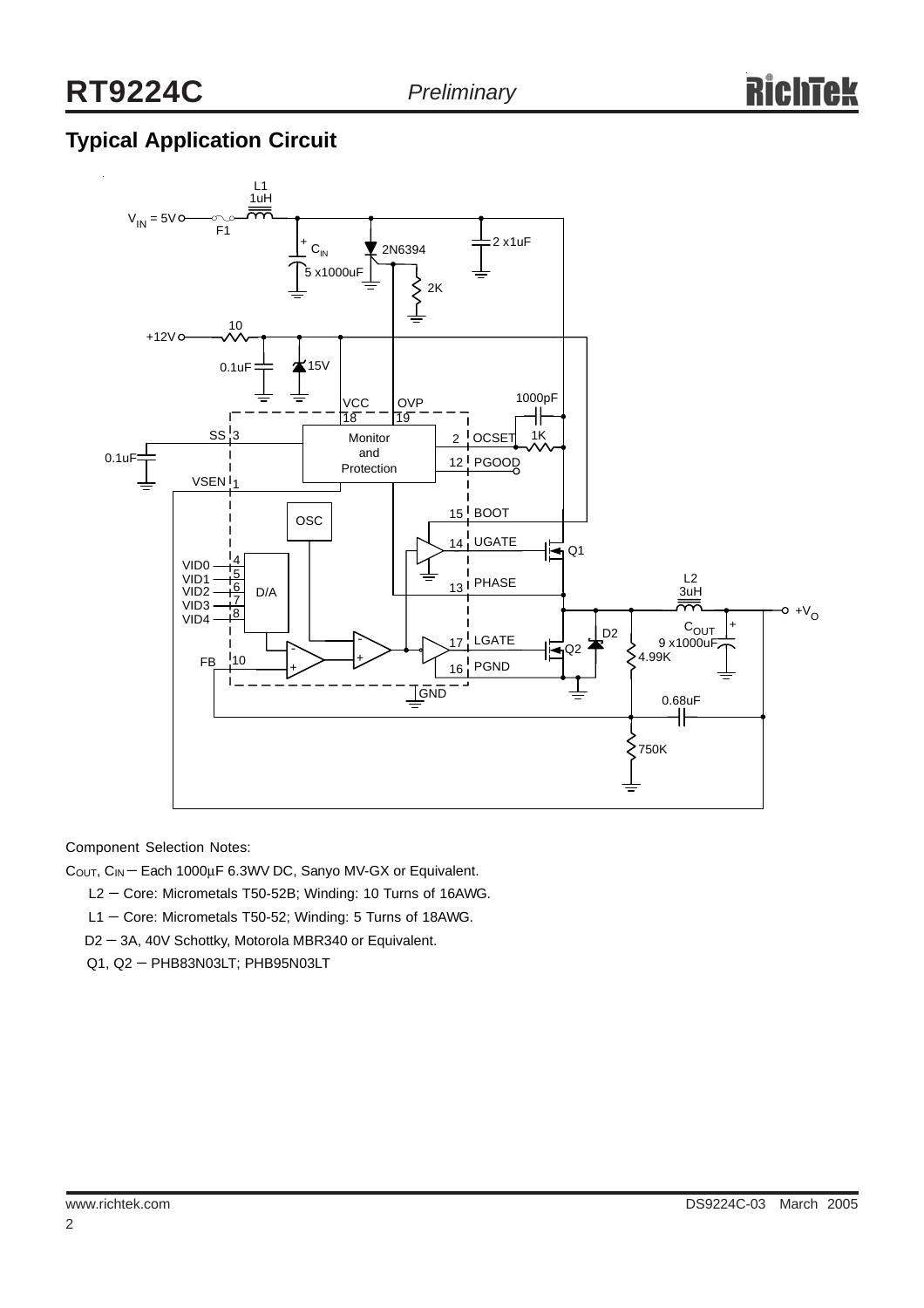**RichTek** 

# **Function Block Diagram**

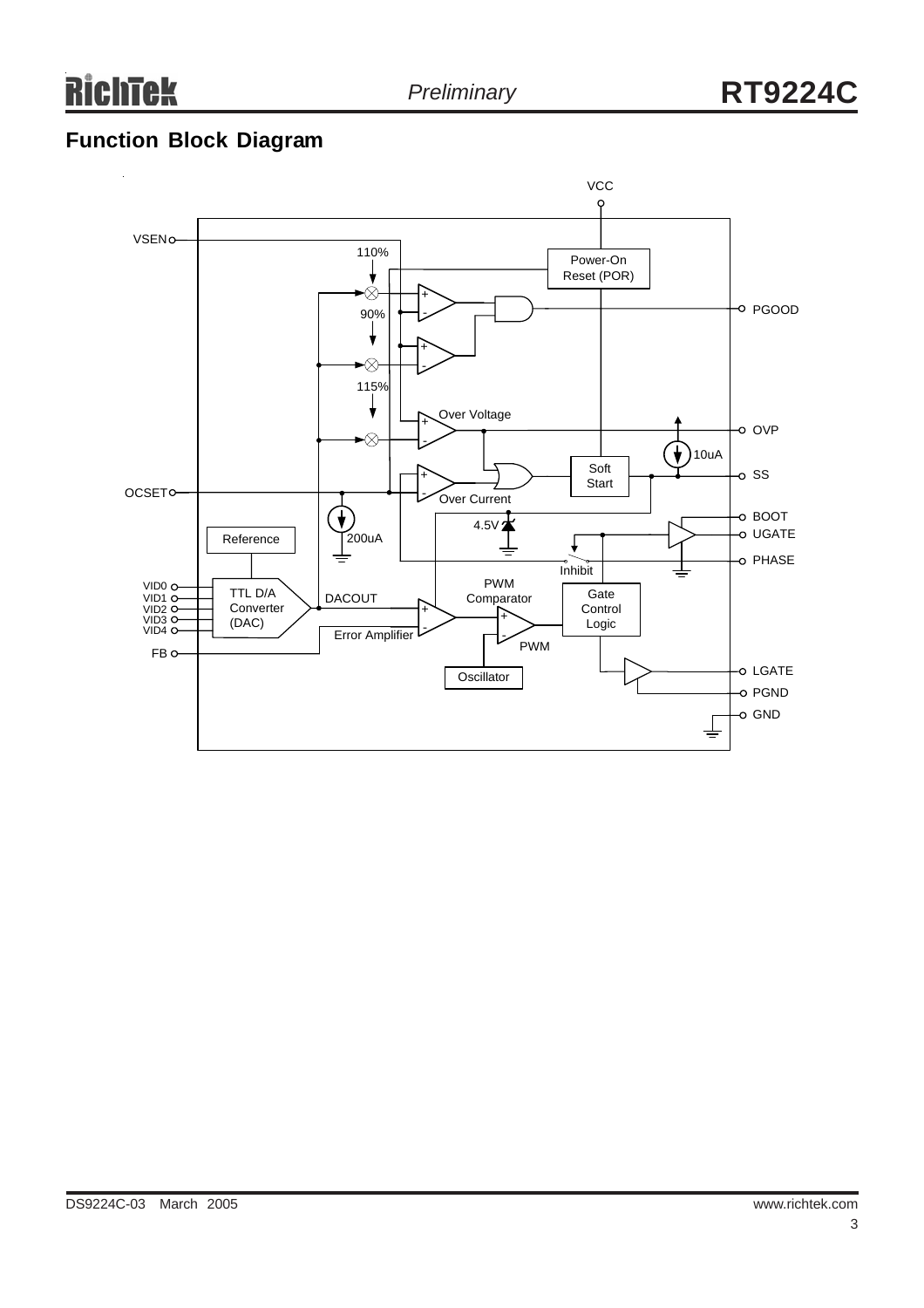# **Functional Pin Description**

| Pin No.        | <b>Pin Name</b>  | <b>Pin Function</b>                                                                                                                                                                                                                                           |  |  |
|----------------|------------------|---------------------------------------------------------------------------------------------------------------------------------------------------------------------------------------------------------------------------------------------------------------|--|--|
| 1              | <b>VSEN</b>      | Output voltage monitoring input for OVP & PGOOD                                                                                                                                                                                                               |  |  |
| 2              | <b>OCSET</b>     | Over current set pin, sinks 200 $\mu$ A through a resistor ( $R_{\text{OCS}}$ ) from this pin to upper<br>N-MOSFET to set the trip point:<br>$200uA \times Rocs$<br>$PEAK =$<br>MOSFET - on resistance<br>An over-current trip cycles the soft-start function |  |  |
| 3              | SS               | Soft start speed is set by internal 10µA current source and capacitor from this pin to GND                                                                                                                                                                    |  |  |
| 4              | VID <sub>0</sub> | Switching regulator output voltage setting                                                                                                                                                                                                                    |  |  |
| 5              | VID1             | Switching regulator output voltage setting                                                                                                                                                                                                                    |  |  |
| 6              | VID <sub>2</sub> | Switching regulator output voltage setting                                                                                                                                                                                                                    |  |  |
| $\overline{7}$ | VID <sub>3</sub> | Switching regulator output voltage setting                                                                                                                                                                                                                    |  |  |
| 8              | VID4             | Switching regulator output voltage setting                                                                                                                                                                                                                    |  |  |
| 9,20           | <b>NC</b>        | No connection                                                                                                                                                                                                                                                 |  |  |
| 10             | <b>FB</b>        | Feedback input pin                                                                                                                                                                                                                                            |  |  |
| 11             | <b>GND</b>       | IC signal ground                                                                                                                                                                                                                                              |  |  |
| 12             | <b>PGOOD</b>     | Open drain logic output<br>This pin is pulled low when the converter output is not within ±10% of the DACOUT<br>reference voltage                                                                                                                             |  |  |
| 13             | <b>PHASE</b>     | Current limit sense input                                                                                                                                                                                                                                     |  |  |
| 14             | <b>UGATE</b>     | High side driver output                                                                                                                                                                                                                                       |  |  |
| 15             | <b>BOOT</b>      | Driver power                                                                                                                                                                                                                                                  |  |  |
| 16             | <b>PGND</b>      | Low side driver GND                                                                                                                                                                                                                                           |  |  |
| 17             | <b>LGATE</b>     | Low side driver output                                                                                                                                                                                                                                        |  |  |
| 18             | <b>VCC</b>       | Power supply input                                                                                                                                                                                                                                            |  |  |
| 19             | <b>OVP</b>       | Over voltage protection<br>This pin is pulled high when the VSEN voltage is over 15% of the DACOUT reference<br>voltage                                                                                                                                       |  |  |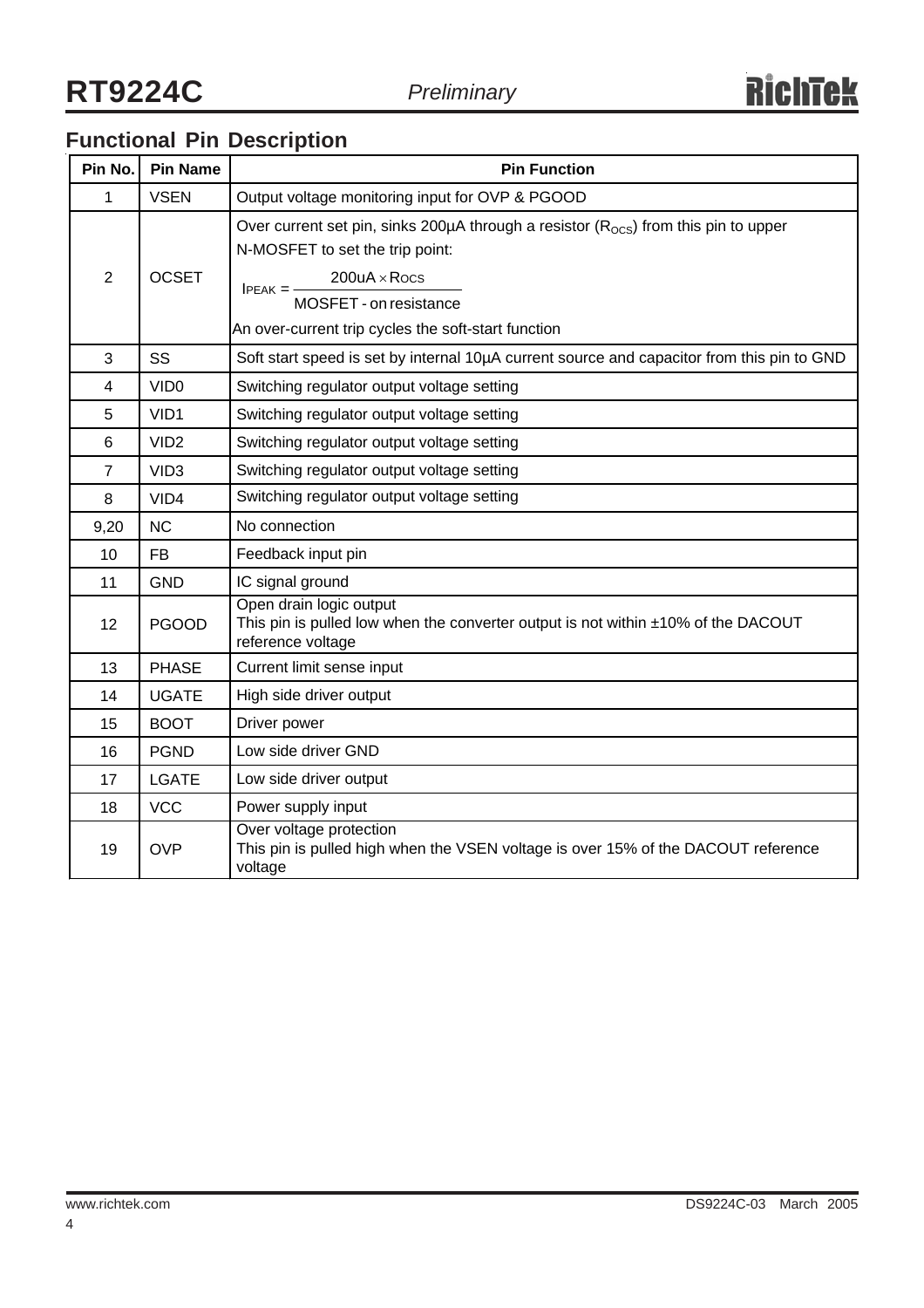|  |  |  | Table 1 Output Voltage Program |
|--|--|--|--------------------------------|
|--|--|--|--------------------------------|

| <b>Pin Name</b> |                  |                  |              |                  | <b>Nominal Output Voltage</b> |  |  |
|-----------------|------------------|------------------|--------------|------------------|-------------------------------|--|--|
| VID4            | VID <sub>3</sub> | VID <sub>2</sub> | VID1         | VID <sub>0</sub> | <b>DACOUT</b>                 |  |  |
| $\mathbf{1}$    | 1                | $\mathbf{1}$     | $\mathbf 1$  | $\mathbf{1}$     | 1.075V                        |  |  |
| $\mathbf{1}$    | $\mathbf{1}$     | $\mathbf{1}$     | $\mathbf{1}$ | $\mathbf 0$      | 1.100V                        |  |  |
| $\mathbf{1}$    | $\mathbf{1}$     | $\mathbf{1}$     | $\mathbf 0$  | $\mathbf{1}$     | 1.125V                        |  |  |
| $\mathbf{1}$    | $\mathbf{1}$     | $\mathbf{1}$     | $\pmb{0}$    | $\mathsf 0$      | 1.150V                        |  |  |
| $\mathbf{1}$    | $\mathbf{1}$     | $\mathbf 0$      | $\mathbf{1}$ | $\mathbf{1}$     | 1.175V                        |  |  |
| $\mathbf{1}$    | $\mathbf{1}$     | $\mathbf 0$      | $\mathbf{1}$ | $\mathsf 0$      | 1.200V                        |  |  |
| $\mathbf{1}$    | $\mathbf 1$      | $\mathbf 0$      | $\mathbf 0$  | $\mathbf{1}$     | 1.225V                        |  |  |
| $\mathbf{1}$    | $\mathbf{1}$     | $\mathbf 0$      | $\mathbf 0$  | $\mathsf 0$      | 1.250V                        |  |  |
| $\mathbf{1}$    | $\mathbf 0$      | $\mathbf{1}$     | $\mathbf{1}$ | $\mathbf{1}$     | 1.275V                        |  |  |
| $\mathbf{1}$    | $\boldsymbol{0}$ | $\mathbf{1}$     | $\mathbf{1}$ | $\mathsf 0$      | 1.300V                        |  |  |
| $\mathbf{1}$    | $\mathbf 0$      | $\mathbf{1}$     | $\mathbf 0$  | $\mathbf{1}$     | 1.325V                        |  |  |
| $\mathbf{1}$    | $\mathbf 0$      | $\mathbf{1}$     | $\mathbf 0$  | $\mathsf 0$      | 1.350V                        |  |  |
| $\mathbf{1}$    | $\mathbf 0$      | $\mathbf 0$      | $\mathbf{1}$ | $\mathbf{1}$     | 1.375V                        |  |  |
| $\mathbf{1}$    | $\pmb{0}$        | $\mathbf 0$      | $\mathbf{1}$ | $\mathsf 0$      | 1.400V                        |  |  |
| $\mathbf{1}$    | $\boldsymbol{0}$ | $\mathbf 0$      | $\mathbf 0$  | $\mathbf{1}$     | 1.425V                        |  |  |
| $\mathbf{1}$    | $\mathbf 0$      | $\mathbf 0$      | $\pmb{0}$    | $\mathsf 0$      | 1.450V                        |  |  |
| $\pmb{0}$       | $\mathbf{1}$     | $\mathbf{1}$     | $\mathbf{1}$ | $\mathbf{1}$     | 1.475V                        |  |  |
| $\pmb{0}$       | $\mathbf{1}$     | $\mathbf{1}$     | $\mathbf{1}$ | $\mathsf 0$      | 1.500V                        |  |  |
| $\pmb{0}$       | $\mathbf 1$      | $\mathbf{1}$     | $\mathbf 0$  | $\mathbf{1}$     | 1.525V                        |  |  |
| $\pmb{0}$       | $\mathbf 1$      | $\mathbf{1}$     | $\pmb{0}$    | $\mathsf 0$      | 1.550V                        |  |  |
| $\pmb{0}$       | $\mathbf 1$      | $\mathbf 0$      | $\mathbf{1}$ | $\mathbf{1}$     | 1.575V                        |  |  |
| $\mathbf 0$     | $\mathbf 1$      | $\pmb{0}$        | $\mathbf{1}$ | $\mathbf 0$      | 1.600V                        |  |  |
| $\mathbf 0$     | $\mathbf 1$      | $\mathbf 0$      | $\mathbf 0$  | $\mathbf{1}$     | 1.625V                        |  |  |
| $\pmb{0}$       | 1                | $\pmb{0}$        | $\pmb{0}$    | $\pmb{0}$        | 1.650V                        |  |  |
| $\pmb{0}$       | $\pmb{0}$        | $\mathbf{1}$     | $\mathbf{1}$ | $\mathbf{1}$     | 1.675V                        |  |  |
| $\pmb{0}$       | $\pmb{0}$        | $\mathbf{1}$     | $\mathbf{1}$ | $\mathsf 0$      | 1.700V                        |  |  |
| $\pmb{0}$       | $\pmb{0}$        | $\mathbf{1}$     | $\pmb{0}$    | $\mathbf{1}$     | 1.725V                        |  |  |
| $\pmb{0}$       | $\pmb{0}$        | $\mathbf{1}$     | $\mathbf 0$  | $\mathsf 0$      | 1.750V                        |  |  |
| $\pmb{0}$       | $\pmb{0}$        | $\pmb{0}$        | $\mathbf{1}$ | $\mathbf{1}$     | 1.775V                        |  |  |
| $\pmb{0}$       | $\pmb{0}$        | $\pmb{0}$        | $\mathbf{1}$ | $\mathsf 0$      | 1.800V                        |  |  |
| $\pmb{0}$       | $\mathbf 0$      | $\mathbf 0$      | $\pmb{0}$    | $\mathbf{1}$     | 1.825V                        |  |  |
| $\pmb{0}$       | $\pmb{0}$        | $\pmb{0}$        | $\pmb{0}$    | $\mathbf 0$      | 1.850V                        |  |  |

Note: (1) 0:Connected to GND (2) 1:Open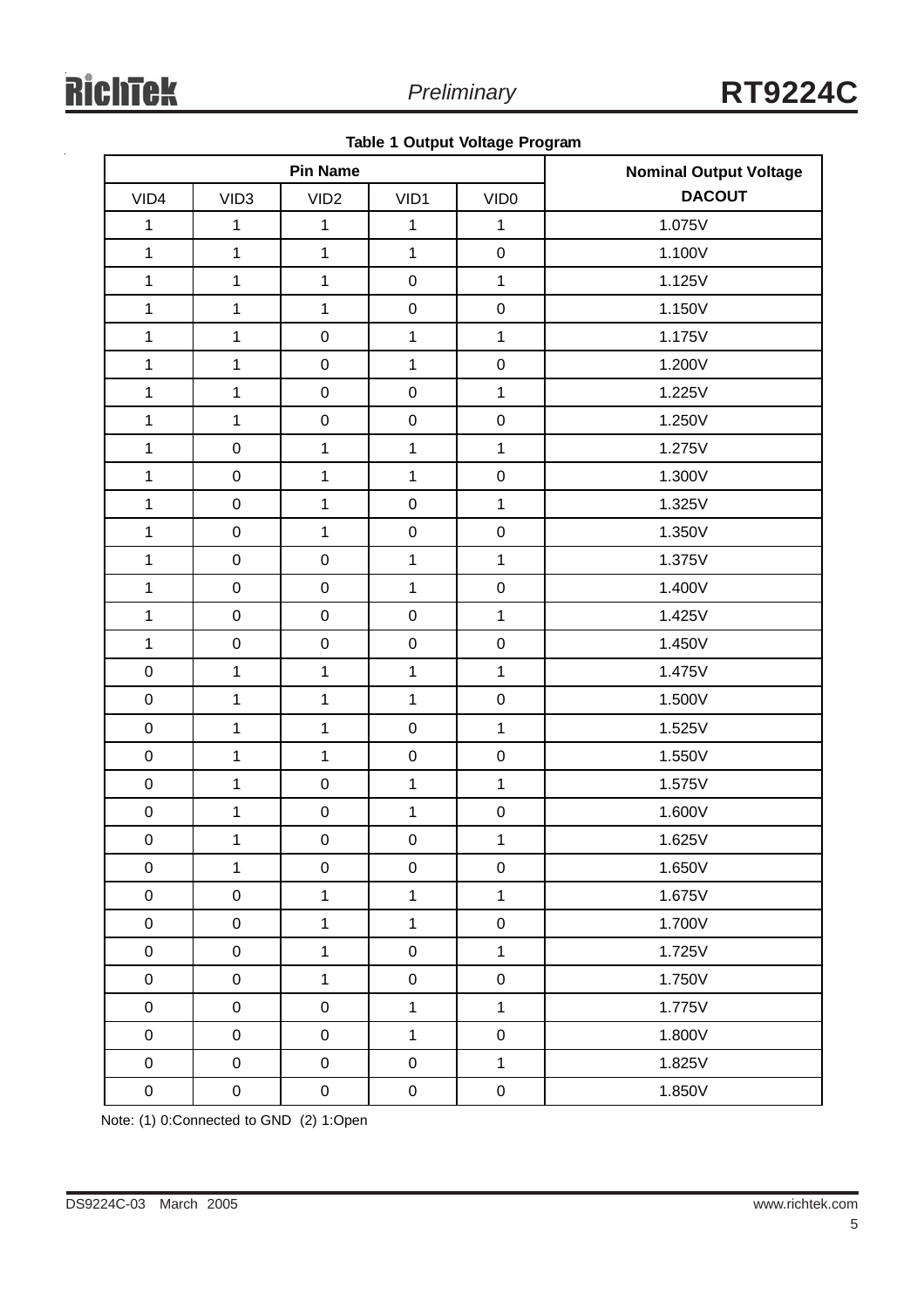# **Absolute Maximum Ratings**

| • Package Thermal Resistance |  |
|------------------------------|--|
|                              |  |
|                              |  |

# **Recommended Operating Conditions**

### **Electrical Characteristics**

 $(T_A = 25^\circ C$ , recommended operating conditions, unless otherwise specified)

| <b>Parameter</b>                     | Symbol         | <b>Test Conditions</b>                       | Min                      | <b>Typ</b> | <b>Max</b>               | <b>Units</b> |  |
|--------------------------------------|----------------|----------------------------------------------|--------------------------|------------|--------------------------|--------------|--|
| <b>V<sub>CC</sub> Supply Current</b> |                |                                              |                          |            |                          |              |  |
| Nominal Supply                       | <b>Icc</b>     | <b>UGATE and LGATE Open</b>                  | $\overline{\phantom{a}}$ | 3          | $\overline{\phantom{a}}$ | mA           |  |
| <b>Power-On Reset</b>                |                |                                              |                          |            |                          |              |  |
| V <sub>CC</sub> Rising Threshold     |                | $V$ OCSET = 4.5V                             | $-$                      | 9.5        | $-$                      | V            |  |
| V <sub>CC</sub> Falling Threshold    |                | $V_{OCSET} = 4.5V$                           | $-$                      | 7.5        | $-$                      | V            |  |
| Rising VOCSET Threshold              |                |                                              | --                       | 1.6        | --                       | V            |  |
| <b>Oscillator</b>                    |                |                                              |                          |            |                          |              |  |
| <b>Free Running Frequency</b>        |                |                                              | 170                      | 200        | 230                      | kHz          |  |
| Ramp Amplitude                       | $\Delta V$ OSC |                                              | --                       | 1.9        | --                       | $V_{P-P}$    |  |
| <b>Reference and DAC</b>             |                |                                              |                          |            |                          |              |  |
| DAC (VID0 - VID4) Input Low Voltage  |                |                                              | --                       | --         | 0.8                      | $\vee$       |  |
| DAC (VID0 - VID4) Input High Voltage |                |                                              | 2.0                      | $-$        | $-$                      | $\vee$       |  |
| <b>DACOUT Voltage Accuracy</b>       |                |                                              | $-1.0$                   | --         | $+1.0$                   | %            |  |
| <b>Error Amplifier</b>               |                |                                              |                          |            |                          |              |  |
| DC Gain                              |                |                                              | --                       | 65         | --                       | dB           |  |
| <b>Gate Drivers</b>                  |                |                                              |                          |            |                          |              |  |
| <b>UGATE Source</b>                  | <b>RUGATE</b>  | $V_{\text{BOOT}}$ - $V_{\text{PHASE}}$ = 12V | $-$                      | 8          | --                       | Ω            |  |
| <b>UGATE Sink</b>                    | RUGATE         | $V_{UGATE}$ - $V_{PHASE}$ = 1V               | $-$                      | 5          | $-$                      | Ω            |  |
| <b>LGATE Source</b>                  | <b>ILGATE</b>  | $VCC = 12V$ , $V_{LGATE} = 6V$               | --                       | 500        | $\overline{\phantom{a}}$ | mA           |  |
| <b>LGATE Sink</b>                    | RLGATE         | $V_{\text{LGATE}} = 1V$                      | $-$                      | 5          | --<br>— <i>.</i>         | Ω            |  |

*To be continued*

6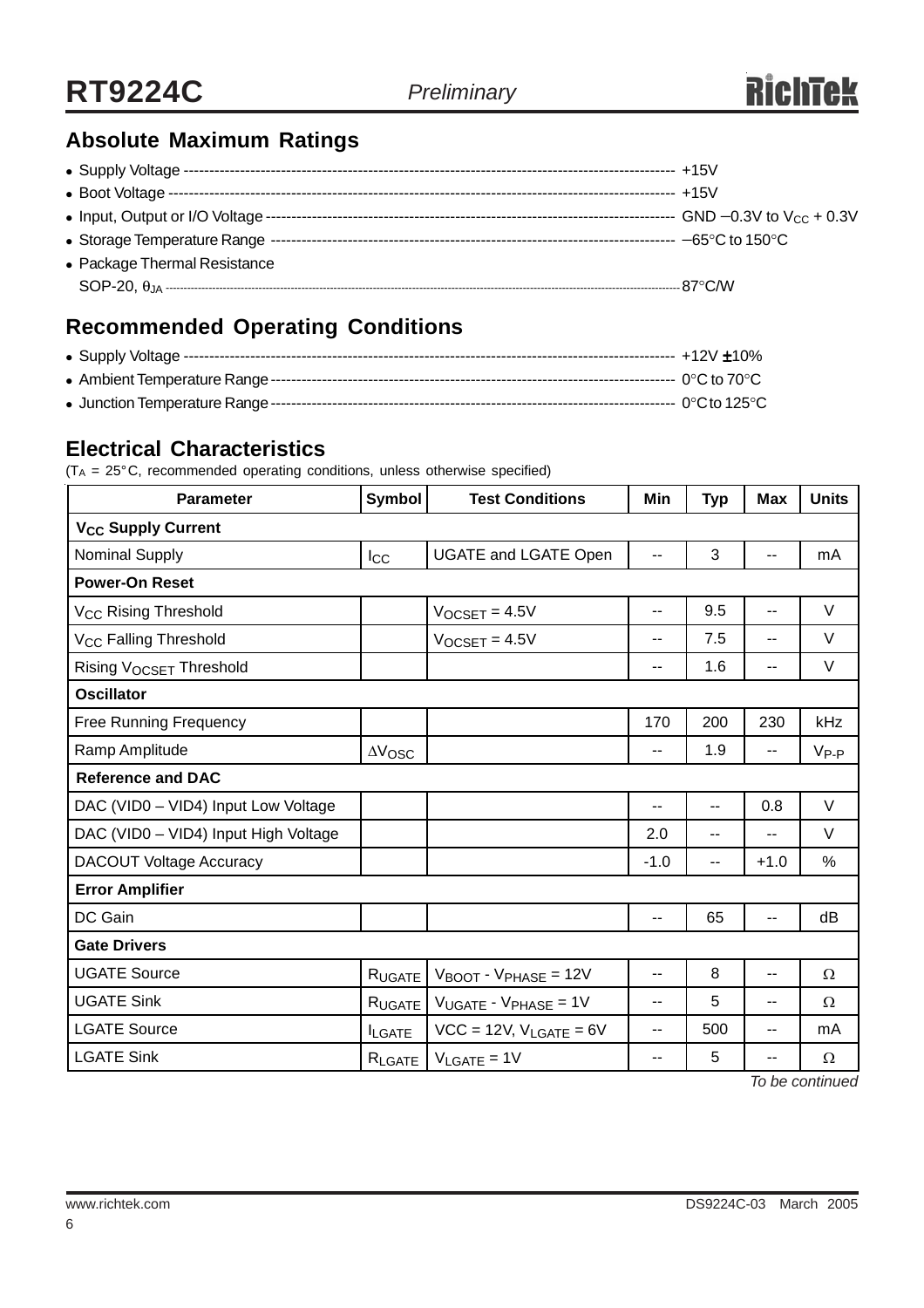# RichTek

*Preliminary* **RT9224C**

| <b>Parameter</b>                             | <b>Symbol</b>  | <b>Test Conditions</b>                          | Min | <b>Typ</b> | <b>Max</b> | <b>Units</b> |
|----------------------------------------------|----------------|-------------------------------------------------|-----|------------|------------|--------------|
| <b>Protection</b>                            |                |                                                 |     |            |            |              |
| Over-voltage Trip (V <sub>SEN</sub> /DACOUT) |                |                                                 | --  | 115        | 120        | ℅            |
| <b>OCSET Current Source</b>                  | <b>I</b> OCSET | $V$ OCSET = 4.5V                                | 167 | 200        | 233        | $\mu$ A      |
| <b>OVP Sourcing Current</b>                  | $I_{OVP}$      | $V_{\text{SEN}} = 5.5V$ , $V_{\text{OVP}} = 0V$ | 60  | --         | $- -$      | mA           |
| Soft-Start Current                           | Iss            | $V$ <sub>SS</sub> = 1.5V                        | --  | 10         | --         | μA           |
| <b>Power Good</b>                            |                |                                                 |     |            |            |              |
| Upper Threshold (V <sub>SEN</sub> /DACOUT)   |                | <b>VSEN Rising</b>                              | 106 | --         | 114        | $\%$         |
| Lower Threshold (V <sub>SEN</sub> /DACOUT)   |                | <b>VSEN Falling</b>                             | 89  | --         | 96         | %            |
| Hysteresis (V <sub>SEN</sub> /DACOUT)        |                | Upper and Lower Threshold                       | $-$ | 2          | $- -$      | $\%$         |
| PGOOD Voltage Low                            |                | $V_{PGOOD}$ $I_{PGOOD} = -5mA$                  | --  | 0.5        | $- -$      | $\vee$       |